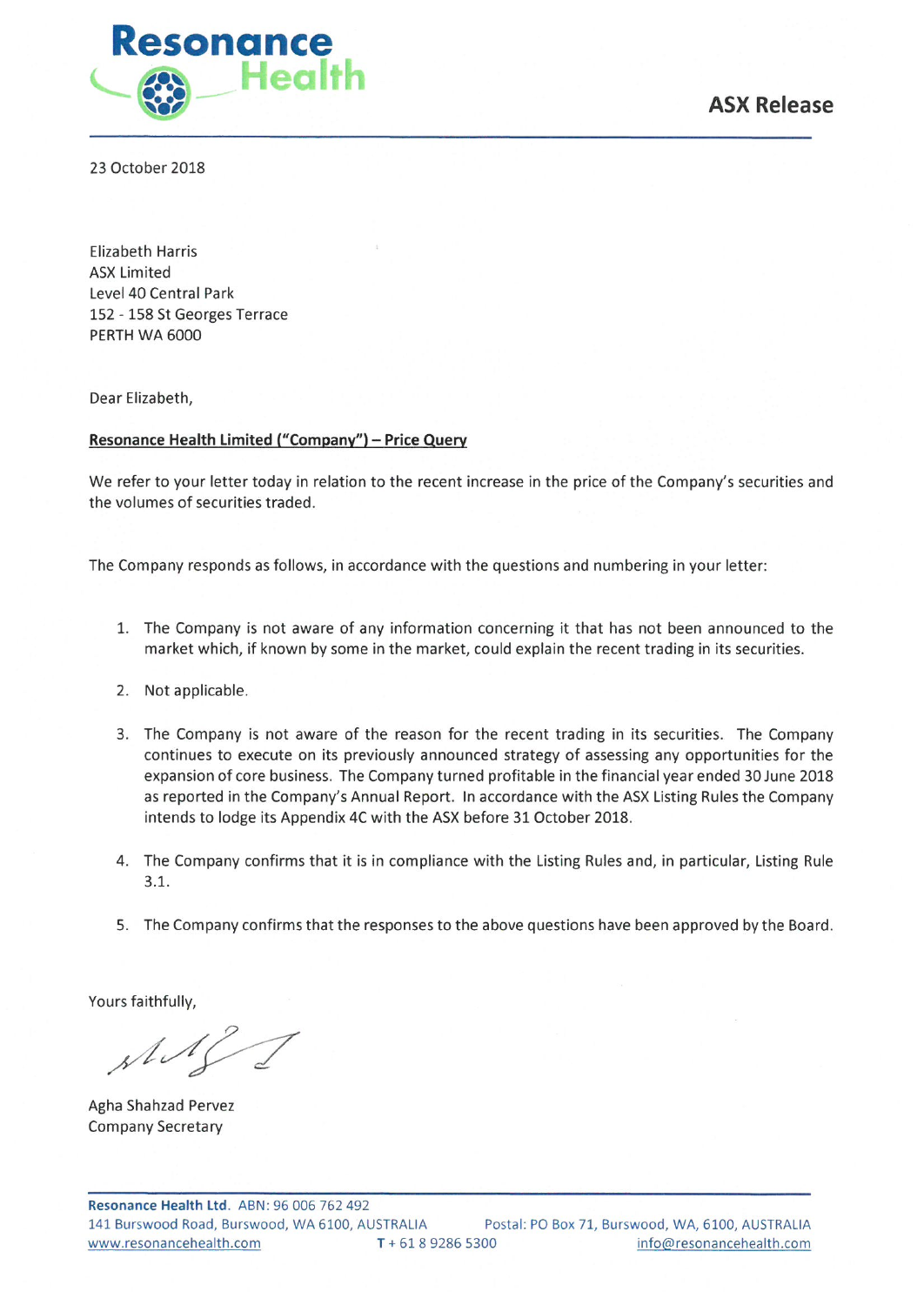

# 23 October 2018

### **Mr Agha Pervez**

Company secretary Resonance Health Limited 141 Burswood Road Burswood WA 6100

By email: aghas@resonancehealth.com

### Dear Mr Pervez

#### **Resonance Health Limited (the "RHT"): price query**

We note the change in the price of RHT's securities from a low of \$0.022 on Tuesday 16 October 2018 to an intraday high of \$0.041 today.

We also note the significant increase in the volume of RHT's securities traded in the past few days.

In light of this, ASX asks RHT to respond separately to each of the following questions and requests for information:

- 1. Is RHT aware of any information concerning it that has not been announced to the market which, if known by some in the market, could explain the recent trading in its securities?
- 2. If the answer to question 1 is "yes":
	- a) Is RHT relying on Listing Rule 3.1A not to announce that information under Listing Rule 3.1?

Please note that the recent trading in RHT's securities would suggest to ASX that such information may have ceased to be confidential and therefore RHT may no longer be able to rely on Listing Rule 3.1A. Accordingly, if the answer to this question is "yes", you need to contact us immediately to discuss the situation.

b) Can an announcement be made immediately?

Please note, if the answer to this question is "no", you need to contact us immediately to discuss requesting a trading halt (see below).

- c) If an announcement cannot be made immediately, why not and when is it expected that an announcement will be made?
- 3. If the answer to question 1 is "no", is there any other explanation that RHT may have for the recent trading in its securities?
- 4. Please confirm that RHT is in compliance with the Listing Rules and, in particular, Listing Rule 3.1.
- 5. Please confirm that RHT's responses to the questions above have been authorised and approved in accordance with its published continuous disclosure policy or otherwise by its board or an officer of RHT with delegated authority from the board to respond to ASX on disclosure matters.

20 Bridge Street Sydney NSW 2000

PO Box H224 Australia Square NSW 1215 **asx.com.au**

Customer service 13 12 79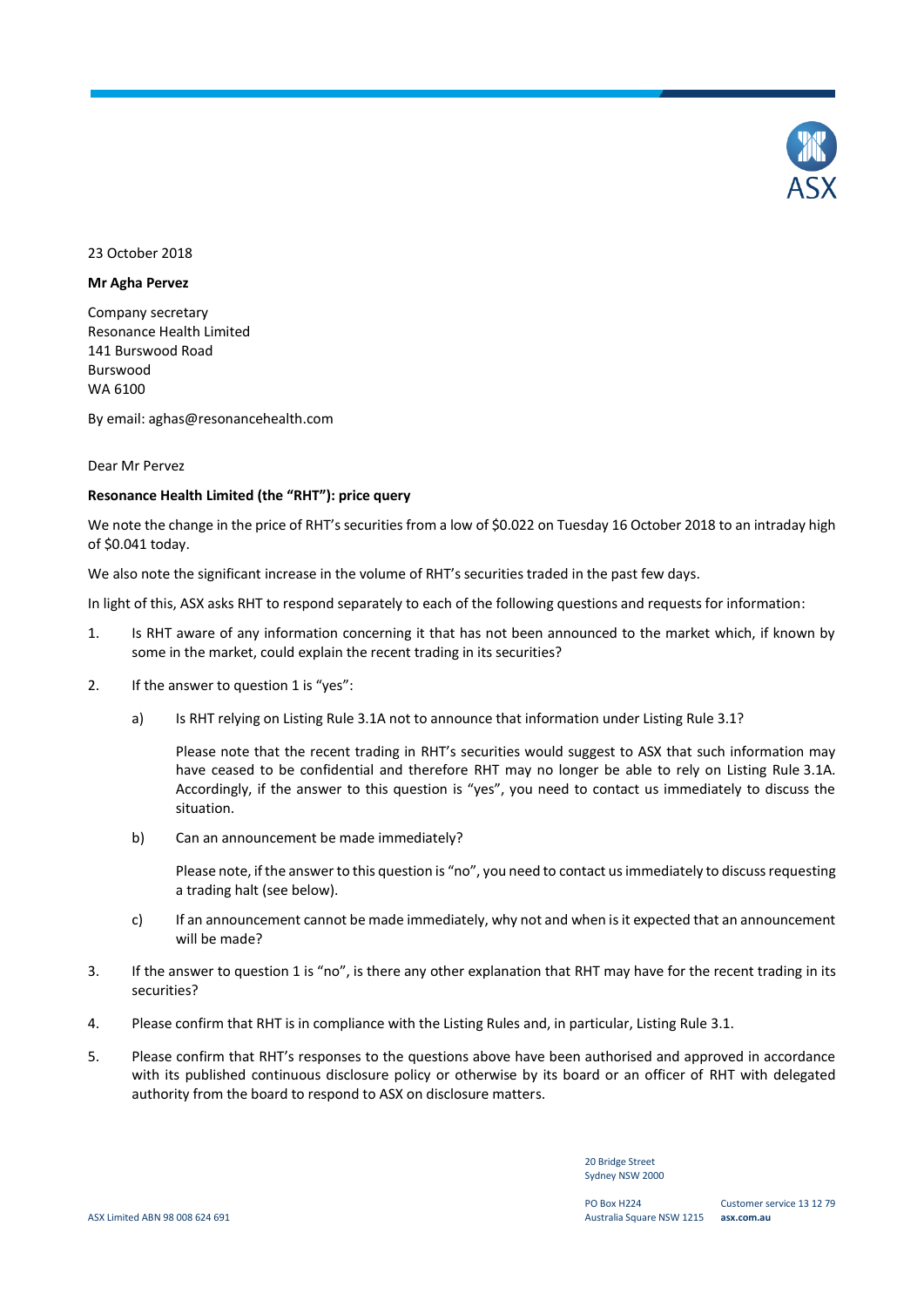### **When and where to send your response**

This request is made under, and in accordance with, Listing Rule 18.7. Your response is required as soon as reasonably possible and, in any event, by not later than 9.30 am WST today, Tuesday 23 October 2018. If we do not have your response by then, ASX will have no choice but to consider suspending trading in RHT's securities under Listing Rule 17.3.

You should note that if the information requested by this letter is information required to be given to ASX under Listing Rule 3.1 and it does not fall within the exceptions mentioned in Listing Rule 3.1A, RHT's obligation is to disclose the information "immediately". This may require the information to be disclosed before the deadline set out in the previous paragraph.

ASX reserves the right to release a copy of this letter and your response on the ASX Market Announcements Platform under Listing Rule 18.7A. Accordingly, your response should be in a form suitable for release to the market.

Your response should be sent to me by e-mail at [Elizabeth.Harris@ASX.com.au](mailto:Elizabeth.Harris@ASX.com.au) with a copy to tradinghaltsperth@asx.com.au. It should not be sent directly to the ASX Market Announcements Office. This is to allow me to review your response to confirm that it is in a form appropriate for release to the market, before it is published on the ASX Market Announcements Platform.

# **Listing Rules 3.1 and 3.1A**

Listing Rule 3.1 requires a listed entity to give ASX immediately any information concerning it that a reasonable person would expect to have a material effect on the price or value of the entity's securities. Exceptions to this requirement are set out in Listing Rule 3.1A.

In responding to this letter, you should have regard to RHT's obligations under Listing Rules 3.1 and 3.1A and also to Guidance Note 8 *Continuous Disclosure: Listing Rules 3.1 – 3.1B*.

It should be noted that RHT's obligation to disclose information under Listing Rule 3.1 is not confined to, nor is it necessarily satisfied by, answering the questions set out in this letter.

# **Trading halt**

If you are unable to respond to this letter by the time specified above, or if the answer to question 1 is "yes" and an announcement cannot be made immediately, you should discuss with us whether it is appropriate to request a trading halt in RHT's securities under Listing Rule 17.1.

If you wish to request a trading halt, you must tell us:

- the reasons for the trading halt;
- how long you want the trading halt to last;
- the event you expect to happen that will end the trading halt;
- that you are not aware of any reason why the trading halt should not be granted; and
- any other information necessary to inform the market about the trading halt, or that we ask for.

We require the request for a trading halt to be in writing. The trading halt cannot extend past the commencement of normal trading on the second day after the day on which it is granted.

You can find further information about trading halts in Guidance Note 16 *Trading Halts & Voluntary Suspensions*.